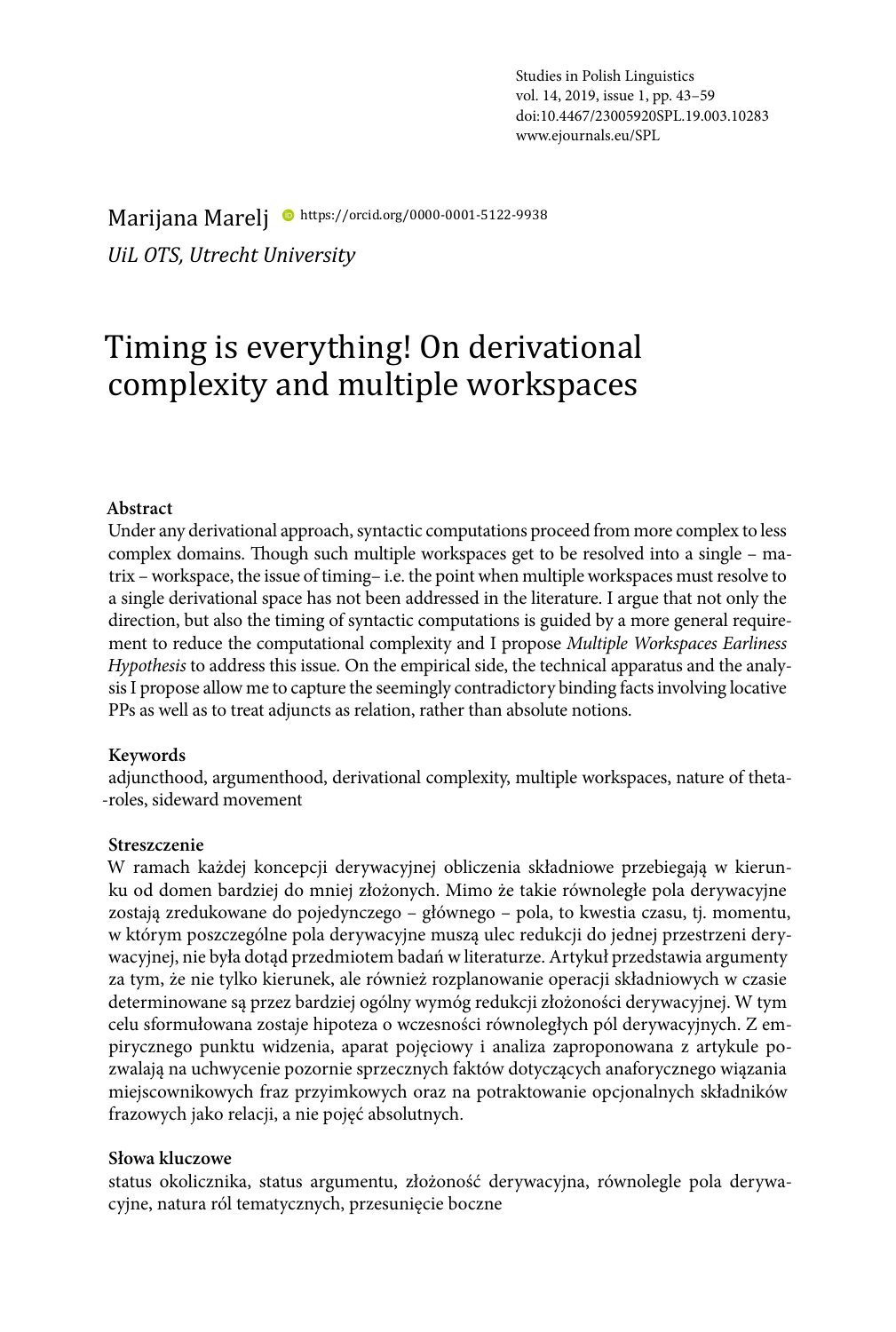## 1. Introduction $1$

Under a derivational approach (phase- and movement-based alike), syntactic computations proceed from syntactically more complex to syntactically less complex domains. In (1)  $\&$  (2), the embedded domain of the adjunct clause needs to be resolved before the matrix derivational space is activated. Technically, this is achieved via the Sideward Movement − SM (see Nunes 1995; Uriagareka 1999; Hornstein 2001; a.o) that allows Movement to take place from the adjunct clause − PP (Workspace 2) to the matrix *v*P (Workspace 1).

- (1) a. Which paper $_{\rm i}$  did Mary file t $_{\rm i}$  after John read PG $_{\rm i}$ 
	- b.  $\rm{[[which\ paper]_i\ did\ [\rm{_{TP}\ }Mary_T\ [\rm{_{vP}\ } Harry\ file\ [\rm{which\ paper}]_i\]\ [\rm{_{pp}\ after\ John\ read} }$  $[\begin{subarray}{c} \text{which paper} \end{subarray}]$ ]]]
- (2) a. Mary<sub>i</sub> filed her research paper before PRO<sub>i</sub> leaving Trans 10.
	- b.  $[\Gamma_{TP}$  Mary<sub>i T</sub>  $[\Gamma_{VP}$   $[\Gamma_{VP}]$  <del>Mary</del><sub>i</sub>-filed her research paper]  $[\Gamma_{PP}]$  before <del>Mary</del><sub>i</sub>-leaving Trans 10]]]

Not only does SM deal elegantly with complex syntactic environments like the parasitic gaps (1) and adjunct control (2), but it also opens a possibility to treat adjuncts as relational, rather than as an absolute notion. This is empirically desirable since a given expression is only an adjunct in relation to another expression (3).

| (3) a. Tristram put the book $\int_{\text{pp}}$ on the table]. | Argument |
|----------------------------------------------------------------|----------|
| b. Tristram wrote the book $\int_{\text{op}}$ on the table].   | Adjunct  |
| c. [In the Netherlands], doctors are well trained.             | Adjunct  |
| d. His doctor lives [in the Netherlands].                      | Argument |

Despite its elegance and potential, there are serious issues that SM raises. Though the multiple workspaces get to be resolved into a single – matrix – workspace, the issue of timing– i.e. the point when multiple workspaces must resolve to a single derivational space has not been addressed in the literature. Clearly, SM cannot be allowed to apply "freely" since it would render (4) as grammatical:

(4) \*Who did John laugh at Bill [before Mary spoke to who]

Indeed, as argued by Hornstein, (4) crashes because two conflicting requirements need to be satisfied; "who" (base generated in PP) needs to wait until after C has entered the derivation before it can move, but the PP it is contained

<sup>&</sup>lt;sup>1</sup> I would like to thank the two anonymous reviewers for their comments and suggestions. All errors remain my own.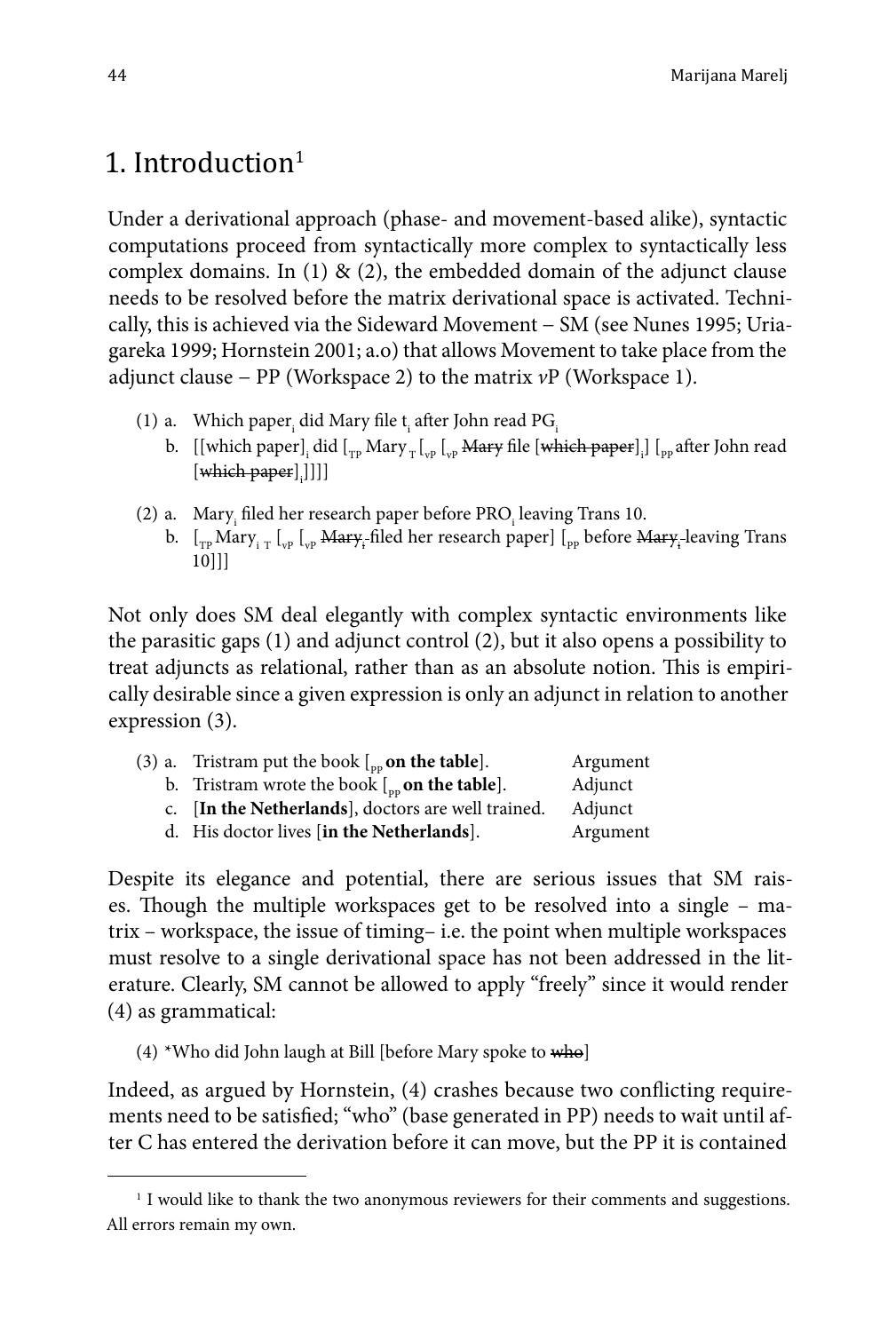within needs to attach to the matrix structure before T has been merged. If (as nowadays standardly assumed) *wh*-movement proceeds via the edge of the *v*P phase, that creates an escape hatch for the *wh*-phase, rendering not only (4) as grammatical, but creating a general problem of massive overgeneration for SM.

To address these issues, I propose (5), itself guided by more general requirement to reduce the computational complexity.

#### (5) **Multiple Workspaces Earliness Hypothesis**

Multiple workspaces derivations must resolve to a single workspace at the earliest possible convenience, where "at the earliest possible convenience" means" "at the point when the adjunction site is created."

The paper is organized as follows. Section 2 presents the "binding puzzle" that the locative-PPs raise for argumenthood/adjuncthood as absolute notions. In Section 3, I discuss the technical machinery necessary to tackle the relevant data. Section 4 probes into the nature of thematic roles and it also discusses the motivation for the Sideward Movement. Section 5 provides a deeper insight into the issues of derivational complexity and the need and the way to restrict the SM. Section 6 concludes the paper.

## 2. Puzzling behavior of PP-adjuncts

Given the distributional similarities between the anaphor binding and NP-movement, it is unsurprising (though not uncontroversial) that the two have been argued to involve the same syntactic relation.2 One possibility to unify the two is given in Hornstein (2001, 2006), where the locality conditions of Principle A reduce to the locality conditions on movement and the interpretative properties of the dependency between the reflexive and its antecedent are derived syntactically. Adopting and adapting Hornstein's account, Marelj (2008, 2010) shows that the movement analysis captures the data in Serbo-Croatian (SC). If reflexivization is movement, it follows that *sebe* (elided in the second conjunct in (6)) is the reflex of the movement of *Tristram* and the only available reading is predicted to be the sloppy one. This prediction is borne out. Under a movement approach, the elimination of Principle A leads

<sup>2</sup> My intent here is not to argue that a derivational – movement – account is the only way to account for the distributional and interpretative properties of reflexives and bound pronouns. But given that Movement is an undeniable property of natural language and Binding Theory is not, the law of parsimony would favour the former over the latter type of analysis. Note, further, that Chomsky's (1986) revised BT links the antecedent and the reflexive derivationally, *albeit*  through the covert (rather than the overt) movement of reflexive.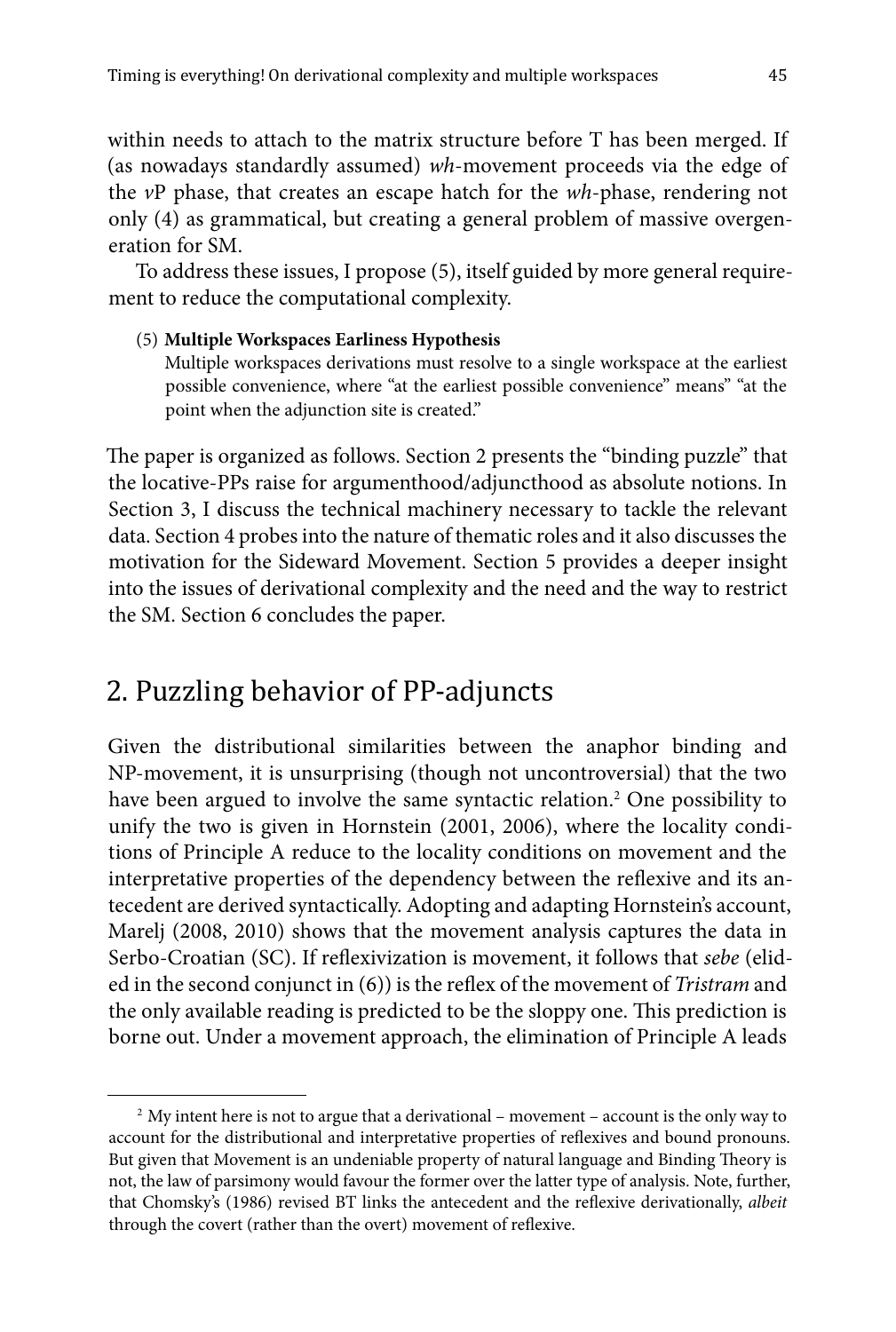to the elimination of Principle B, on empirical grounds: bound pronouns and reflexives are in complementary distribution (7).3

| (6) Lorens mrzi <b>sebe</b> ,       |  | a i Tristram takodje.<br>Laurence hates himself, and Tristram does too. |  |
|-------------------------------------|--|-------------------------------------------------------------------------|--|
| (7) Tristram, kažnjava sebe/*njega, |  |                                                                         |  |

*Tristrami punishes* **himself/\*him** 

Movement derivation is not restricted to monoclausal environments like (7). Marelj (2010) gives evidence of movement in small clause environment (8a), infinitives (8b), and subjunctive *da*-complements (8c) of S-verbs of Progovac (Progovac 2005).

|          |                                     |                                         | (8) a. Svako <sub>i</sub> smatra $\left[\int_{SC}$ <b>sebe/njega</b> <sub>i/*i</sub> pamentim] |
|----------|-------------------------------------|-----------------------------------------|------------------------------------------------------------------------------------------------|
|          | everyone considers oneself          |                                         | smart.INST                                                                                     |
|          | Everyone, considers oneself, smart. |                                         |                                                                                                |
| b. Svako | želi                                | [voleti                                 | sebe/njega <sub>j/*i</sub> ]                                                                   |
|          |                                     | everyone want3.sG.PRES love.INF oneself |                                                                                                |
| c. Svako |                                     | želi [da voli                           | sebe/njega <sub><math>i^*</math>i</sub> ]                                                      |
|          |                                     | everyone want3.sG that love3.sG oneself |                                                                                                |
|          | Everyone wants to love oneself.     |                                         |                                                                                                |

The first two are cross-linguistically well-known as restructuring – 'clause unification' environments and despite its morphological make up of a finite clause, such is the third one as well. In a series of works, Progovac (see Progovac 2005 and the references there) has shown that *da*-complement clauses to verbs like *želeti* (want) are subjunctive-like in that they do not block clause-bound processes like clitic climbing and NPI licensing from taking place across clausal boundary.

Movement is barred in genuine bi-clausal domains. In such instances, as are the cases of extraction from the relative clause (9a) & (9b) – sentential adjuncts, the Pronoun Insertion Strategy takes place and *njega* (9c) and *him* (9d) arise:

(9) a. \***Koji egzotični jezik** je Lorens zaposlio mladu sekretaricu [koja govori \_\_\_ ]? b. \***Which exotic language** did Laurence hire a young secretary [who speaks\_\_]? c. Luka<sub>i</sub> je zaljubljen u devojčicu [koja (**nje)ga<sub>i</sub> /\*se(be)<sub>i</sub> h**vali] d. Luka is enamored with the girl [who praises **him/\*himself**]

Since movement is standardly argued to be barred out of adjuncts in general (9) (sentential and non-sentential ones alike), the Pronoun Insertion Strategy

<sup>&</sup>lt;sup>3</sup> Of course, throughout the discussion, the reader should not forget issues like the "accidental" coreferential reading for (7), noted and elaborated upon by Reinhart (1983) and discussed in many a work since.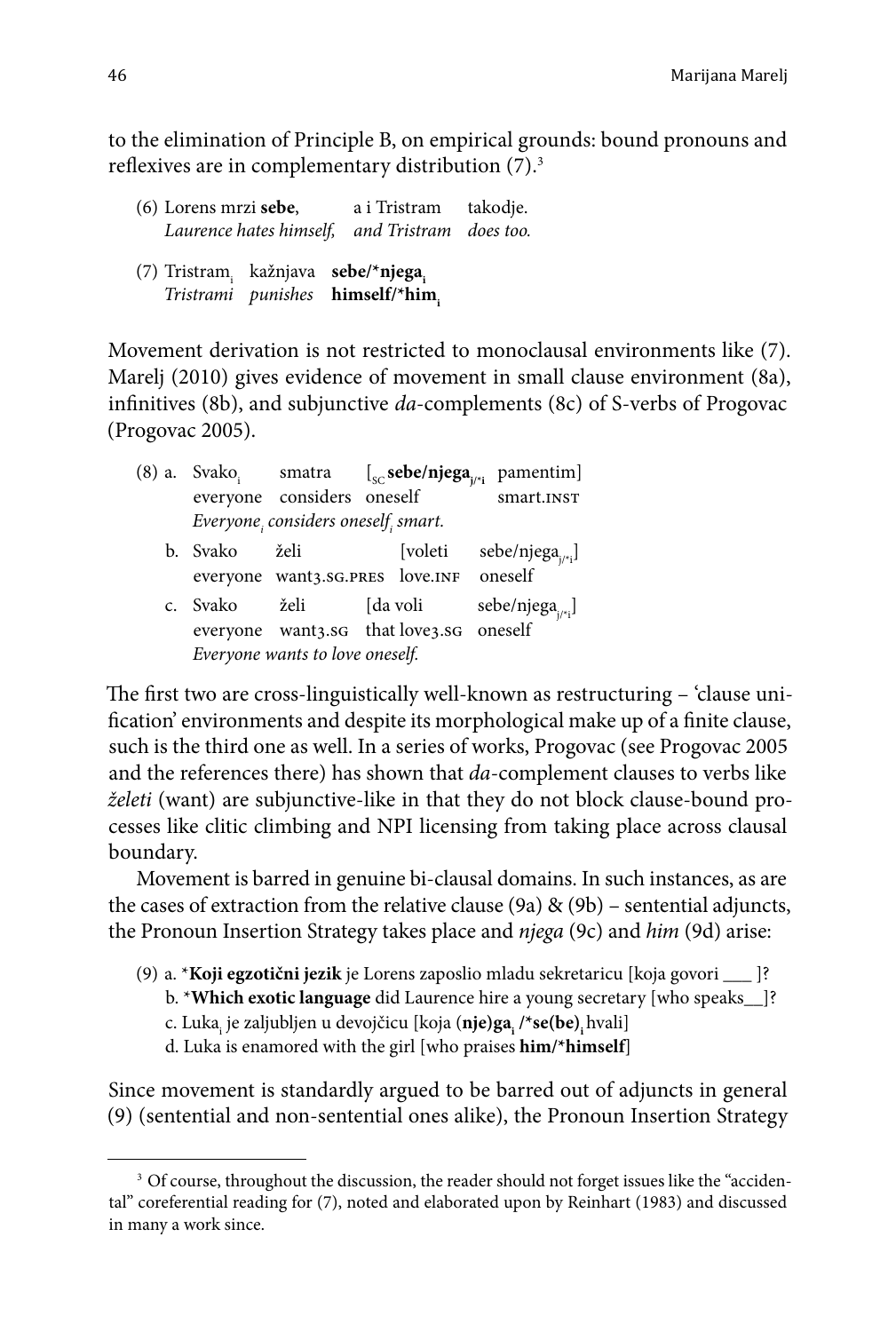is expected in cases of locative PP-adjuncts as well.4 English data (11) seem to corroborate that. Standardly, *himself* in (11) is treated as a logophor in the sense of Reinhart and Reuland (see Reinhart and Reuland 1991, 1993). Unlike reflexives, logophors are permitted in environments where there is no local antecedent (11b). As reflexivization is restricted to co-arguments of a predicate, under a predicate-based account, the non-complementarity between *himself*  and *him* is also expected. Under a movement account, logophors are not the result of movement and derivations in which they occur are not in competition with the Pronoun Insertion Strategy. Again, it follows that logophors are not in complementary distribution with pronouns. 5

|  | (10) a. *Who did you see the snake $\left[$ <sub>pp</sub> near-who <sup>1</sup> ? |  |  |  |  |  |
|--|-----------------------------------------------------------------------------------|--|--|--|--|--|
|--|-----------------------------------------------------------------------------------|--|--|--|--|--|

- b. ??/\*Pored čije je on video zmiju  $\left[ \begin{array}{cc} p_{\text{p}} & p_{\text{p}} & p_{\text{p}} \\ p_{\text{p}} & p_{\text{p}} & p_{\text{p}} \end{array} \right]$ next.to whose aux he seen snake next.to whose leg
- (11) a. John saw a snake  $\left[\begin{smallmatrix}p_{P\text{-adjunct}}} \text{near himself/him}\end{smallmatrix}\right]$ 
	- b. Max boasted that the queen invited Mary and **him**/**himself** for tea.

Whereas SC (10b) suggests that the same kind of analysis should naturally extend to SC, the SC counterpart of (11a) challenges this kind of unity, under either a predicate-based or a movement theory. Namely, in (12), *njega* can only be referential and *sebe* is clearly a local reflexive (12).

| $(12)$ Jovan <sub>i</sub> je | video              | zmiju     |      | [pored sebe/*njega <sub>i</sub> ] |
|------------------------------|--------------------|-----------|------|-----------------------------------|
|                              | John AUX see.PRT.M | snake.ACC | near | oneself/him                       |

Marelj (2018) argues that this (seemingly) misbehaving pieces of data (12) is hardly exceptional as different languages, e.g. German, Hindi, Latin and Hungarian, to name but a few, exhibit the same pattern of behavior. Further, based on the empirical evidence from Dutch, Marelj shows that the treatment of the relevant pronouns as logophor (as it would be predicted and is argued under either a movement or a predicate-based accounts) in cases that involve such locative PPs does not seem to be correct as she shows that the elements appearing in such PPs cannot be logophors.<sup>6</sup>

<sup>4</sup> The ban on extraction out of adjuncts is a standard assumption in syntactic theory, inspired by Ross (1967), firmly integrated as CED into the theory in Huang (1982), re-integrated in the minimalist framework in Uriagereka (1999) and further argued to hold universally (see Stepanov 2007, among others). There are (not fully understood) exceptions where extraction out of adjuncts is possible. The most well-studied exceptions are argued to be licensed by semantics (see Truswell 2011 for discussion and references). Such cases notwithstanding, crosslinguistically, for most speakers, extraction out of adjuncts is by and large unacceptable.

<sup>&</sup>lt;sup>5</sup> <sup>3</sup> SC is a non-P stranding language but it allows the so-called extraordinary LBE (see Bošković 2008 and Talić 2013 and references there for a discussion, elaboration, and evidence that extraordinary LBE is truly movement).

<sup>6</sup> What seems to come out of the investigation is that, rather than SC, it is English that might seem as an "odd man out" in its behavior (10). But that is not the conclusion that Marelj (2018)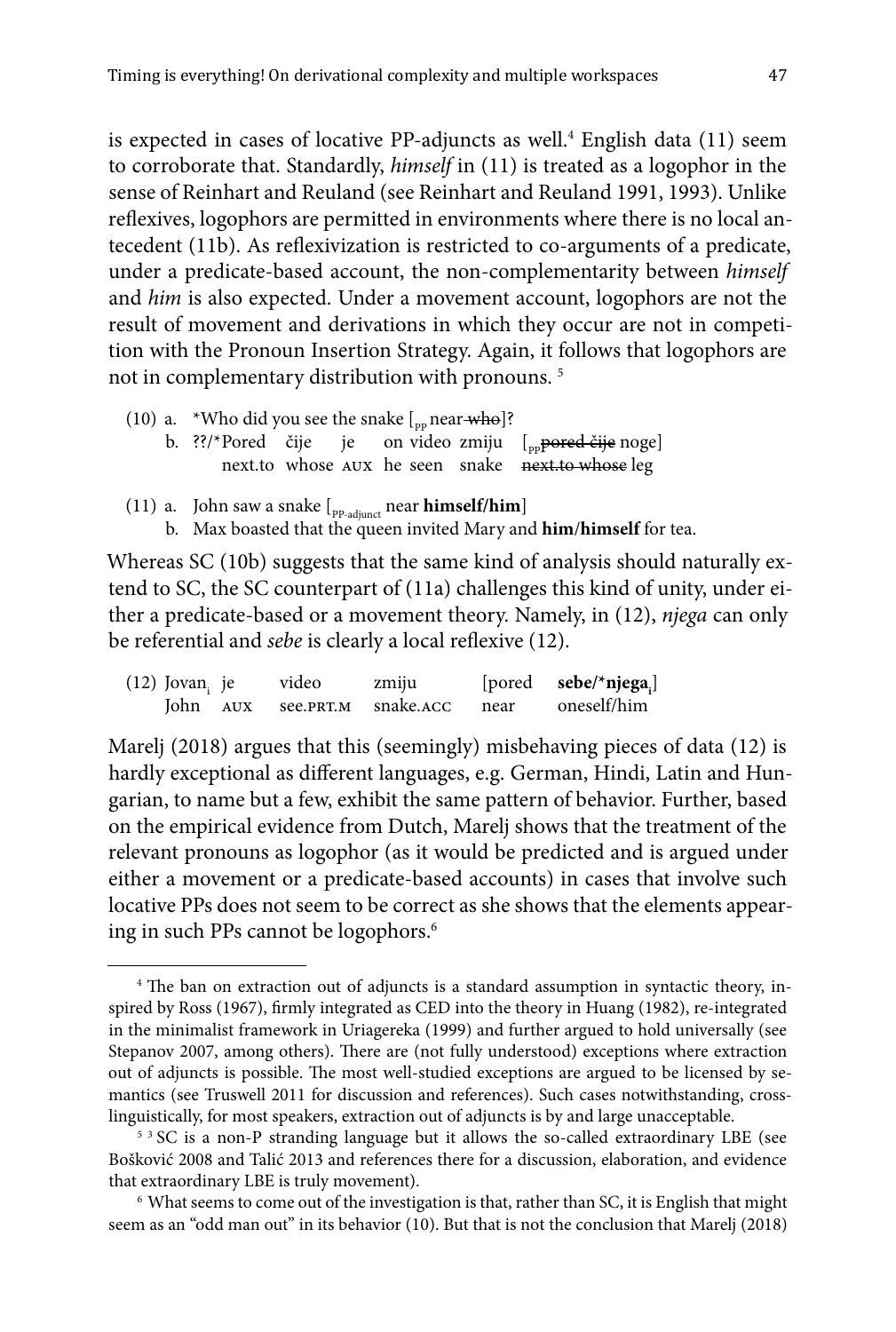Such a claim, however, leads us to an even more intriguing issue. Clearly, the *near*-PPs under consideration here are not complements of the relevant matrix verbs, in either SC or in English, in that that they receive the thematic role from the verbs in question. To solve this puzzle, Marelj (2018) proposes that binding into locative PP-adjuncts is yet another empirical instantiation of Sideward Movement. This allows her not only to account for the puzzle of the *near*- PPs, but also to probe into the nature of arguments and adjuncts and to capture the common denominator that the notions "arguments" and "adjuncts" have; the fact that neither of them is an absolute notion (recall examples in (3)).

## 3. Adjuncts as a Relative Notion

#### 3.1. Locative-PPs

In the previous section, we have seen that locative PPs are adjuncts with respect to the matrix verb. However, for the purposes of binding, they seem to behave like complements. I have also argued that this controversial behavior can be resolved if we treat them as an instantiation of SM.

Allow me to illustrate how this works. For reasons of brevity, I will illustrate the point on SC/ENG, but bear in mind that this analysis extends to other languages as well (13):

- (13) a. Jovan je video zmiju pored sebe.
	- b. John saw a snake near himself.

Mary claimed that the king saw his pet snake [**near her/\*herself]**

Dutch offers an even clearer piece of evidence in favor of the non-logophoric status of the *self*-element inside of the PP in (i). Unlike English, where there is no morphological difference between the anaphor and the logophor, Dutch has the designated logophor with *hemzelf/haarzelf* morphologically distinct from the anaphor *zichzelf* (iia). The Dutch counterpart of (i) is given in (iib). Clearly, we are not dealing with logophors here.

- (ii) a. Tristram/Marie zei dat dit boek geschreven is [door Sue en hemzelf/haarzelf/\*zichzelf] Tristram/Mary said that this book written is [by Sue andhimself/herself/oneself] *Tristram/Mary said that the book was written by Sue and himself-*logophor*/herself- -*logophor
	- b. Iedereen zag een slang naast[zich(zelf)/\*hemzelf/\*haarzelf] Everyone saw a snake near anaphor/himselflogophor/herselflogophor *Everyone saw a snake near himself-anaphor*

draws. She argues that English data like (10a) have perhaps been misanalysed. Among other things, she points out that it is not obvious that one can ever use a logophor in the locative PP headed by a locative preposition like *near* (i) to start with!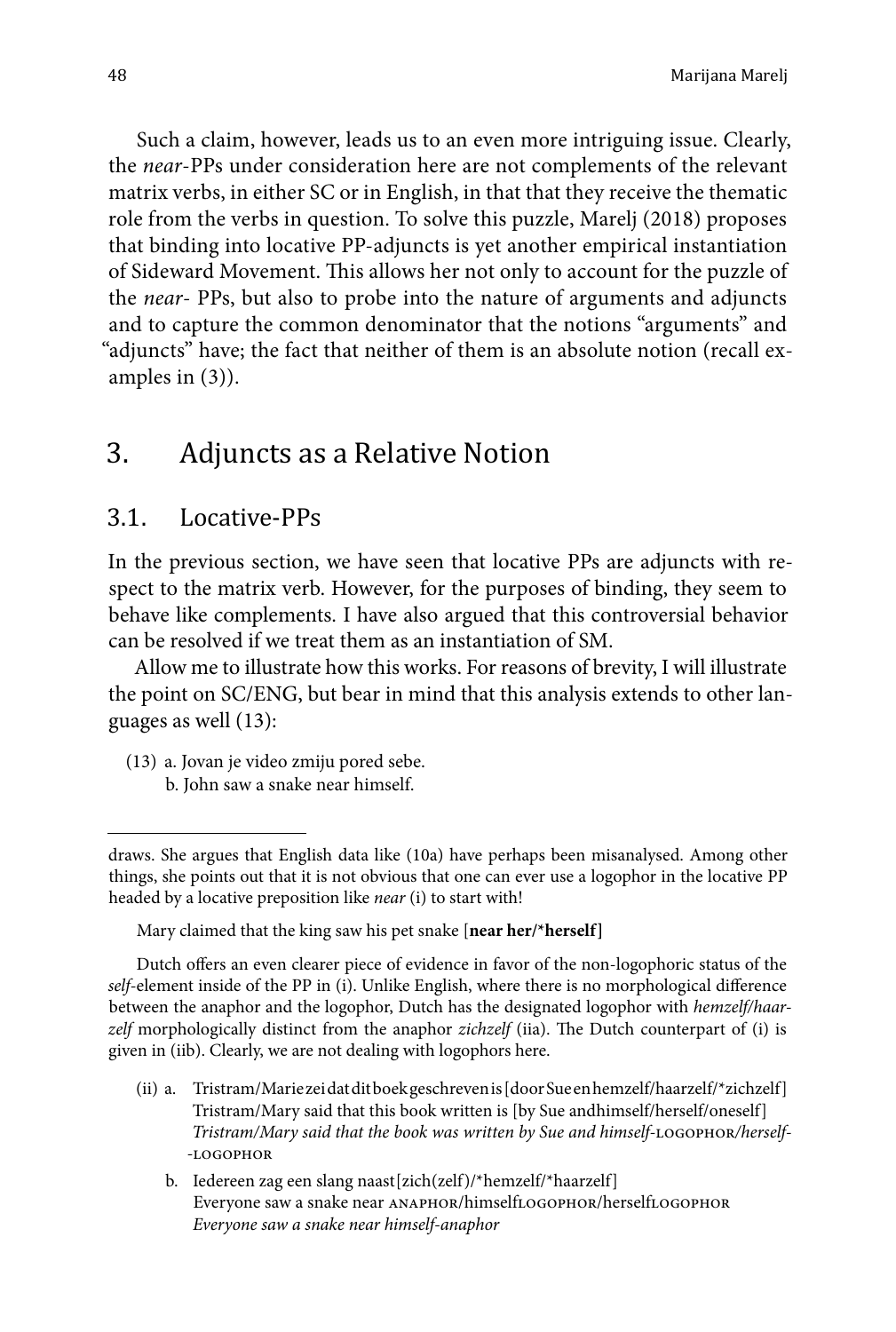| $(14)$ a. [ <sub>vp</sub> saw a snake]       | Workspace 1 |
|----------------------------------------------|-------------|
| b. [ <sub>pp</sub> near [Jovan]] Workspace 2 |             |

What follows is a sideward movement of *Jovan* from workspace 2 to 1:

(15)  $\lceil v_p \rceil$  [Jovan] saw a snake]  $\int_{\text{p}}$  near [Jovan-SELF]]<sup>7</sup>

Crucially, it is only now that the PP merges into the Workspace 1, thus becoming an adjunct. At this point, no movement out of the PP is possible anymore.

(16)  $\left[\int_{\text{vol}}\left[\text{Jovan}\right]$  saw a snake]  $\left[\int_{\text{vol}}\text{near-Jovan-SELF}\right]\right]$ 

The step in (15) is followed by the merger of matrix T, itself followed, in turn, by the movement of *Jovan* [Spec, TP]:

(17)  $\left[\begin{smallmatrix}T_p & T_p & I_{vp} & I_{vp} & I_{vp} & I_{vp} & I_{\text{even}}\end{smallmatrix}\right]$  saw a snake]  $\left[\begin{smallmatrix}T_p & T_p & I_{vp} & I_{vp} & I_{vp}\end{smallmatrix}\right]$ 

The controversial adjunct/complement properties we have noted above can be accounted for and the derivation converges because the movement takes

- (i) a. Samo ja smatram sebe pamentom Only I consider self smart *Only I consider myself smart*
	- b. Nije tačno! Lorens smatra sebe pametnim a i Lucie smatra sebe pamentom. not right Laurence considers self smart and Lucie considers self smart *That is not true. Laurence considers himself smart and Lucie considers herself smart*.

In sum, the approach to referential pronouns here does not differ from standard B(inding) T(heory) approach. Under the movement account, referential pronouns are treated as elements that enter the derivation via the lexical insertion and whose ϕ-features are relevant to the interpretation. The difference between the two approaches arises with respect to SELF elements (reflexives). Under the movement account, reflexives are treated as grammatical formatives that are not a part of the numeration, but are rather inserted during the derivation.

<sup>&</sup>lt;sup>7</sup> The role of SELF in (15) is to checks case (see Marelj 2008, 2010 regarding extensive discussion and references there). Since *sebe*/SELF is one of the ingredients in the derivation under consideration here, for convenience, I sum up the major points about its nature and its role. *Sebe* is a grammatical formative whose role is to check case. Whereas Jovan in (15) can acquire any number of θ-roles (see discussion in § 4 please), it cannot check both locative and nominative. *Sebe* in (15) checks locative and Jovan nominative. SELF is a residue of movement; *sebe* in (15) is the "overt reflex" of the movement of *Jovan*. *Sebe* is a product of grammatical operation; it is not an item present in the numeration (see (25) in 4.2 please). This being the case, the ϕ-features of SELF are predicted to be semantically intern. Since pronouns are bundles of ϕ-features, the inertness means that the ϕ-features of the SEBE do not contribute to the interpretation. Referential possessive pronouns, like *mene (me) or nju (her)* on the other hand, are a part of the lexical array, and their ϕ-features must therefore remain semantically active and relevant to the interpretation. If the ϕ-features of *sebe* are intert, it follows that (ia) can be contradicted by (ib). This prediction is borne out. As no semantically active material can be added in the course of the derivation (Inclusiveness Condition), the  $\phi$ -features of grammatical formatives must be semantically inert.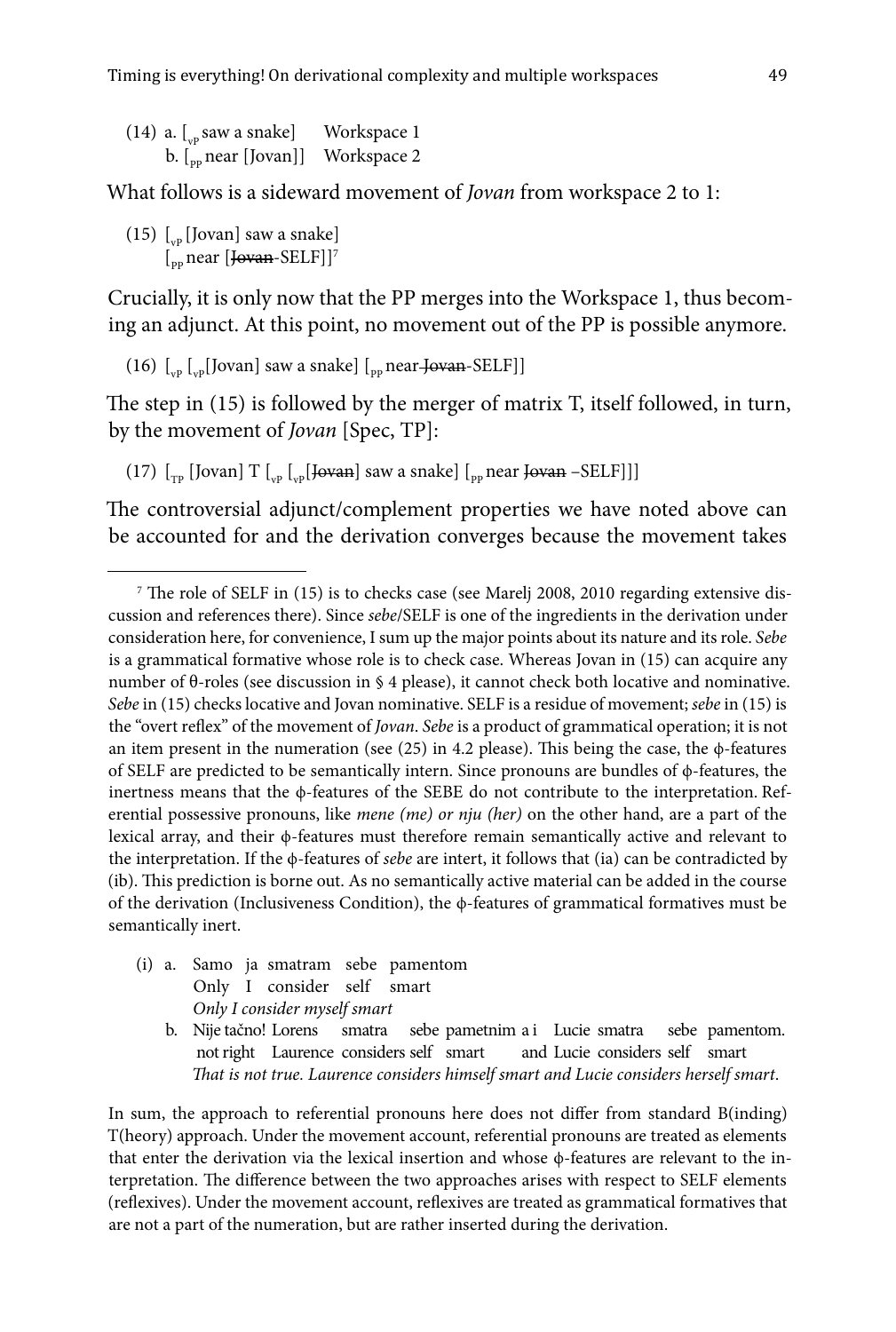place prior to PP becoming an adjunct to the *v*P. Remember. Adjunct is a relational term: you are always an adjunct of something. Once the PP becomes an adjunct (once it is integrated into Workspace 1), the movement out it will become impossible.

Though illustrated here with a near-PP, the behavior exhibited in (13) hold, of course, of other locative PPs and this account extends to any of the examples in  $(18)$  as well as other cases of locative-PPs.<sup>8</sup>

(18) Luka je nacrtao krug ispred/iza/iznad/ispod etc. sebe/\*njega. Luka AUX drew.PRT.M circle.ACC in-front-of/behind/above/below etc.oneself/him *Luka drew a circle in front of/behind/above/below himself.*

#### 3.2. *Wh*-extraction

Other empirical data that illustrate that extractability – adjuncthood is relative are given in (19) and (20). As well-known, a *wh*-extraction from adjunct clauses is not permitted, but an extraction out a complement is allowed. Bearing this in mind, the difference between the grammaticality of (19b) and the ungrammaticality of (19d), brought about by the analysis of the post-verbal string as a single complement (included the clause) as in (20b) as opposed to the adjunct clause in (20d), is expected.

- (19) a. I caught [Martin falling from the E(mpire )S(tate) B(uilding)].
	- b. Which building did you catch  $\left[ \begin{smallmatrix} 1 & 0 \\ 0 & N \end{smallmatrix} \right]$  martin falling from t]?
	- c. I grabbed (onto) Martin  $\int_{ADIUVCT}$  falling from the ESB].
	- d. \*Which building did you grab (onto) Martin falling from t?
- (20) a. I [saw [a parcel]] [staring through the glass].
	- b. \*What did you see a parcel staring through t?
	- c. I [saw [Mary staring through the glass]].
	- d. What did you see Mary staring through t?

So far, we have seen that the extraction out of the PP can take place via Sideward Movement, but we have not discussed why it would take place to start with. In what follows I argue that the movement is well motivated, that the motivation is thematic and that the failure to move will result in a derivational cancellation.

<sup>8</sup> The focus of this paper is on locative PPs, but the phenomenon extends to, at least, adjuncts of cause and adjuncts of source.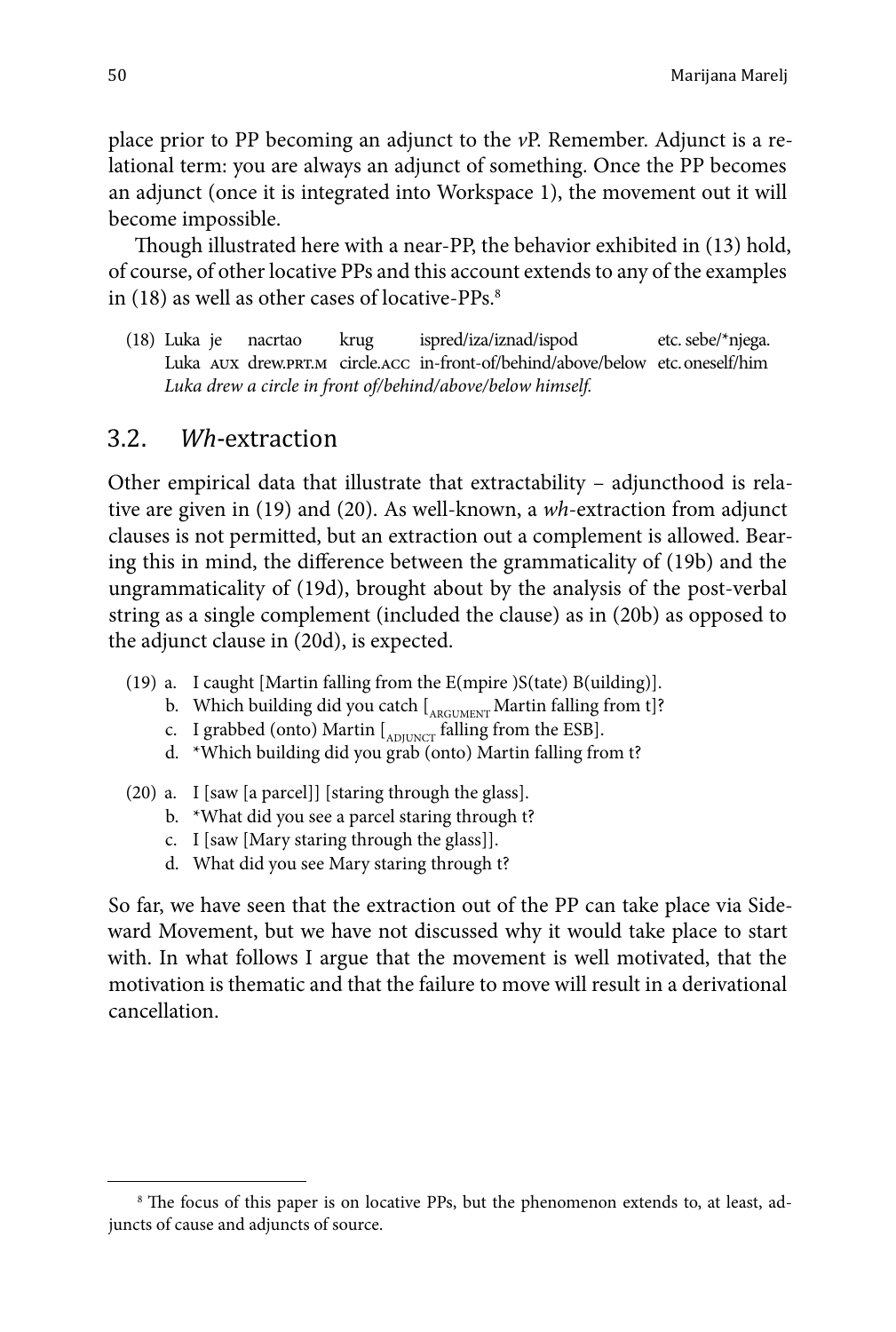## 4. The Nature of Thematic Roles

#### 4.1. Features or Configurations?

With the advent of Minimalism, D-structure − the locus of Θ-role assignment − is eliminated. Consequently, it is not only where and how theta-roles are assigned that reopens, but crucially the nature of the thematic roles themselves.9

One school of thought, most prominently represented by Hale and Keyser (see Hale and Keyser 1999, 2002), treats them as configuration in nature. The semantic (thematic) "flavor" is to be determined by a specific position on a syntactic tree. For instance, in Harley (1995) [Spec, EventP] "reads off" as an Agents.

This line of reasoning has Baker (1988, 1997)'s Uniformity of Theta Assignment Hypothesis (21) as its predecessor and the work of Hale and Keyser and of those inspired by them, essentially take Baker's UTAH to its logical end by effectively making UTAH a bidirectional entailment. Namely, not only does a certain thematic flavor gets to be syntactically represented in a certain configuration, but it is the configuration that determines the exact thematic flavor.

(21) *Uniformity of Theta Assignment Hypothesis* (UTAH)

Identical thematic relationships between items are represented by identical structural relationships between those items at the level of D-structure

Another school of thought treats thematic roles as features on the verb (see Bošković 1994; Bošković and Takahashi 1998; Hornstein 1998, 2001; Rodrigues 2004, among others).10 Common to all featural views of thematic roles is the rejection of the traditional Theta Criterion. Whereas some of them argue that there is no one-to-one relation between a theta-role and an argument, by allowing the same argument to establish a participant relation with more than one predicate (thus carrying more than one thematic role), others argue that the same argument can establish multiple relations (carry multiple thematic roles) of the same predicate. In other words, whereas the former theories

<sup>9</sup> The question reopens only for the "mainstream" generative linguistics, where, at least since Chomsky (1981), thematic roles have been conceived as real linguistic entities and where the failure to assign/discharge/have a thematic role results in a non-convergent derivation. Jackendoff 's view of thematic roles, for instance, is, of course, quite different and thematic roles are just a convenient way of thinking about the ways arguments relate to predicates and to each other. 10 Just like the configuration view, the featural view of theta-roles knows many different

frameworks and implementations. As the role of this section is to provide the motivation for SM, I focus only on those points that are relevant to this goal.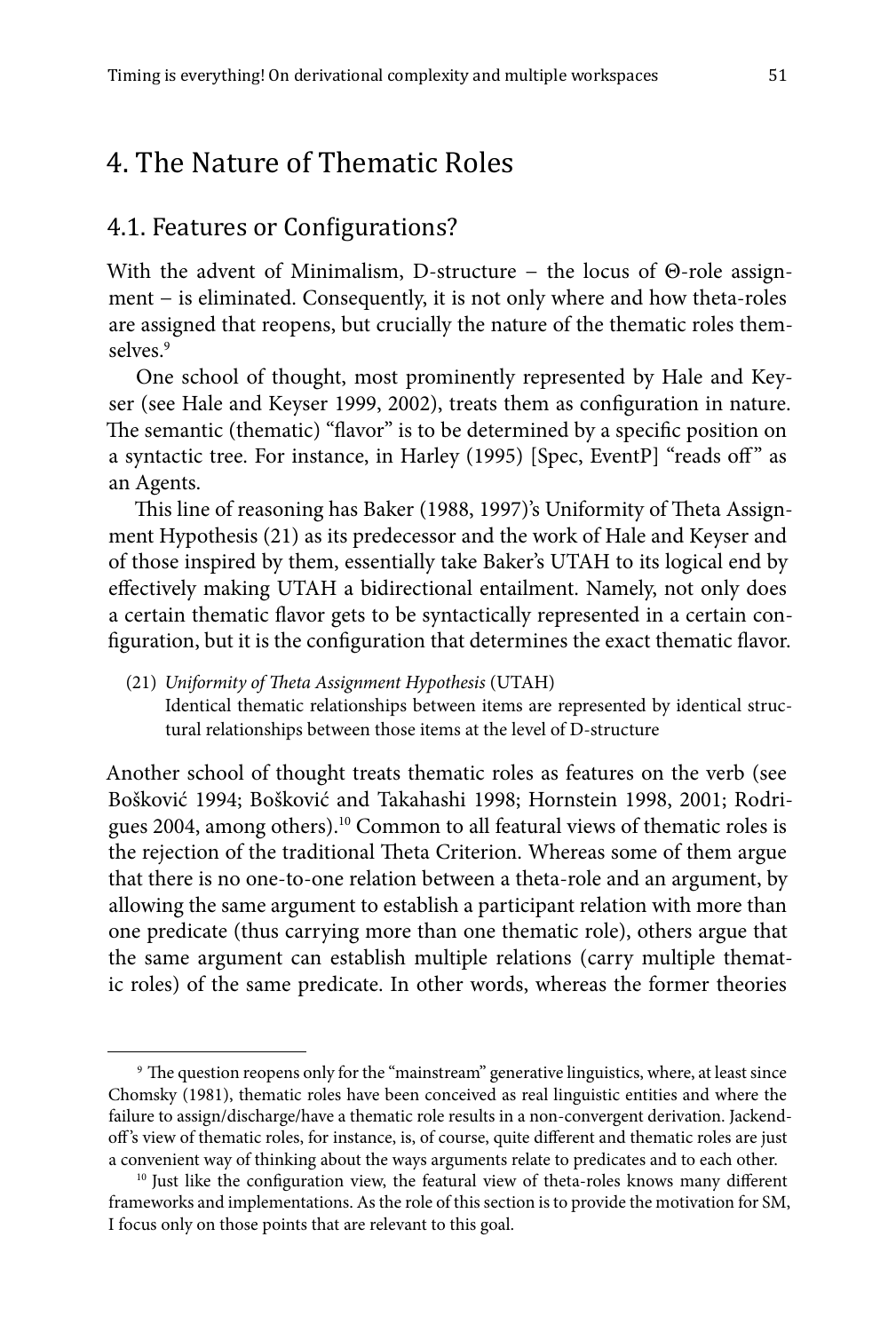challenge the biuniqueness of the Theta Criterion<sup>11</sup>, the latter set of theories challenges the Chain Condition as well by violating (22b).

- (22) a. Given  $CH = \{ \beta, \ldots, \beta \}$  can function as a Case assigner or a binder
	- b. Given  $CH = \{\alpha \dots t\}$ ,  $\alpha$  is not an argument that can receive a theta-role (Chomsky 1995)

The question that arises then is if we find independent empirical evidence that challenge (22b) and show that movement into a theta position is possible. Following Bošković (1994) and Bošković and Takahashi (1998), the line of empirical research arguing that movement into the theta-position is possible and that theta roles are syntactic features in so much that they can drive movement has been argued for by many researchers (see Hornstein 1999, 2001; Manzini and Roussou 2000; Marelj 2008, to name but a few).

Here, I present an argument that shows how a long-standing puzzle of the inability of depictive to modify indirect objects in English, resolves once theta-roles can be acquired through movement. The puzzling pattern is illustrated in (23a)–(23b). Even more intriguing, Koizumi points out that the secondary predication is possible over those indirect objects that have been moved through passivization (23c).

- (23) a.  $I_i$  told Martin<sub>j</sub> the news drunk<sub>i/\*j</sub>
	- b. I dictated Martin<sub>i</sub> the letter to PRO<sub>i</sub> read to everyone.
	- c. Martin<sub>i</sub> was told the news drunk<sub>i</sub>

As argued by Rodrigues (2004), the most straightforward way to account for the pattern in (23c) is to abandon (22b). Namely, it seems uncontroversial that the indirect object is first merged in the complement of *given*, acquiring the thematic role Recipient. As it is clear from (23a), from this position, it is impossible for this complement to establish a thematic relation with the secondary predicate. This inability cannot be due to the fact that indirect objects are imperfect controllers (23b) due to their syntactic position. But only once the indirect object moves to [ Spec, TP] position, it can establish the thematic relation with the secondary predicate (23c). This clearly shows that – contra (22b) – the head of the chain can be interpreted as being in a thematic relation.<sup>12</sup>

<sup>&</sup>lt;sup>11</sup> Since Chomsky (1986), the biuniqueness requirement has been challenged since it has been assumed that though a chain cannot have more than one theta-position, "any number of semantic roles can be assigned in this position" (Chomsky 1995: 46). Under this view, this is exactly what happens in (i).

<sup>(</sup>i) The queen painted the roses red.

 $12$  Pylkkänen (2002) offers a configuration approach to the English data like (21a), arguing that depictives can only be allowed on high-applicatives and that English indirect objects are uniformly low-applicatives. This account faces different challenges. On the one hand, Marušić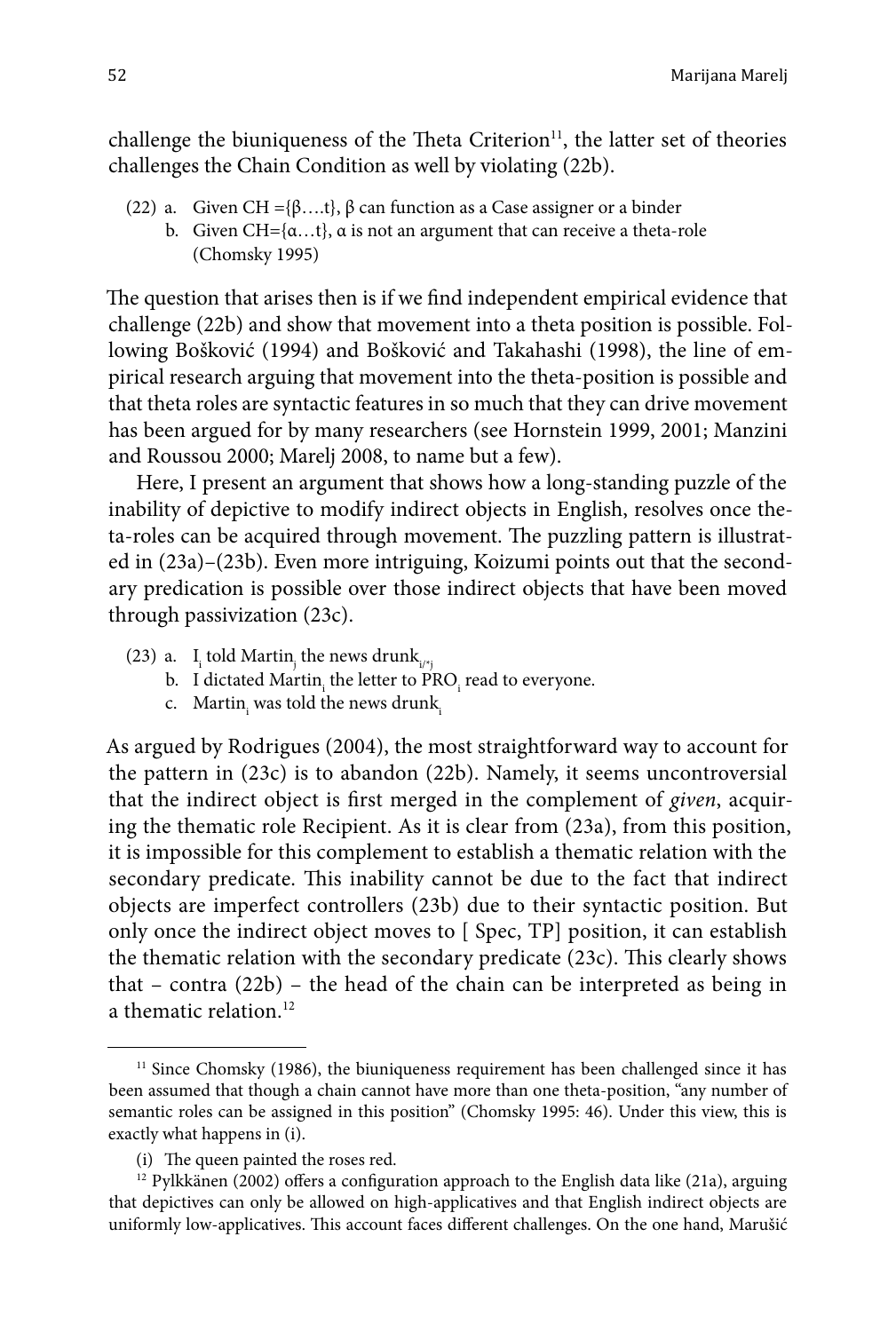### 4.2. Motivating Sideward Movement

Having shown that not only that carrying multiple thematic roles, but, crucially acquiring them through movement is a viable option, I move now to show how the SM can be motivated in the cases of locative PPs under consideration here. For ease of reference, I repeat, (13) as (24) here.

- (24) a. Jovan je video zmiju pored sebe.
	- b. John saw a snake near himself.

There are 3 thematic roles to be discharged in (24); the predicate *see* has two thematic roles (a THEME, and PERCEIVER) and the predicate *near* has GROUND/THEME role that needs to be checked. There are, however, only 2 nominals present in the numeration that can check these thematic roles (23). "Consequently, "John" checks the theta role GROUND/THEME first and then moves to check the thematic role PERCEIVER. The movement leaves the trace – anaphor *himself*. If the thematic role PERCEVER remains unchecked, the derivation will crash. So, uncontroversially here, movement is the last resort driven by feature checking.

 $(25)$  N= {John, a snake}

Note, further, that my analysis also implies that an anaphor and a pronoun and are in complementary distribution here. In what follows, I sketch the derivation involving *him* in English and *njega* in SC. Contra the literature, I argue that the derivation involving the pronoun *him/njega* in (26), does not involve bound variable. Rather, this is a fully-fledged – phi-complete – pronoun that needs to be pulled out of the lexicon.<sup>13</sup> Consequently, the numeration of (26) contains three, rather than two, nominals (27):

- (26) a. Jovan je video zmiju pored **njega**.
	- b. John saw a snake near **him**.
- $(27)$  N= {John, a snake, him}

The predicates and consequently, the number of thematic relations remains unchanged – 3 thematic relations compared to (24). Having overviewed the basics, let us fast forward to the derivational step needed for a converging (28):

(28) a.  $\left[\begin{array}{cc} 0 & \text{if } 0 \end{array}\right]$  Workspace 1 b. [<sub>pp</sub> near [**him**]] Workspace 2

et al. (2008) show that in Slovene, for instance, both low and high applicatives allow depictives. On the other hand, it is not obvious how this account can deal with (23c).<br><sup>13</sup> As such, it is only by means of accidental coreference in Reinhart's sense (pragmatically)

that 'Jovan' and 'njega' can pick out the same individual from the universe of discourse.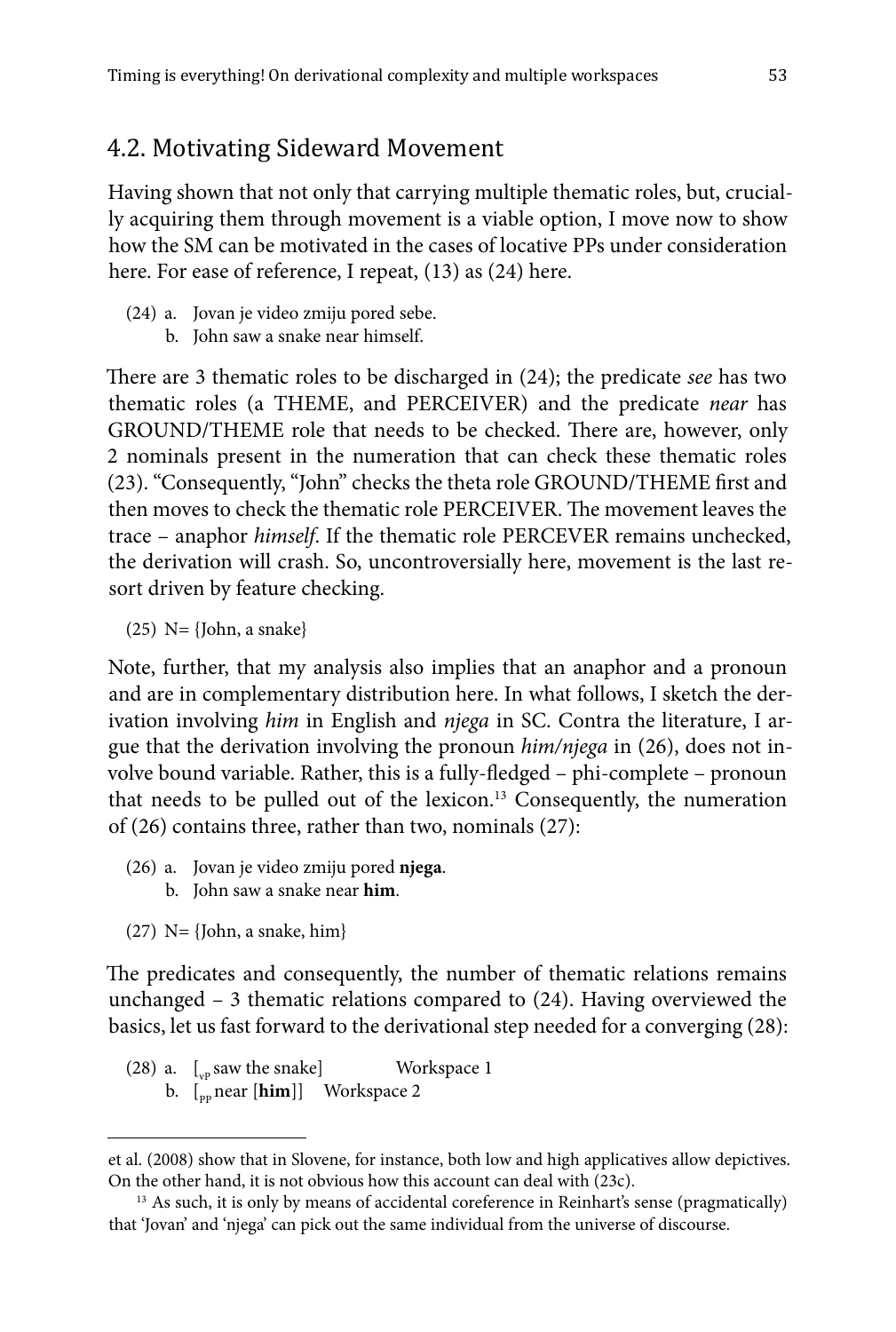The fact that there is one more nominal in the numeration guarantees that all the thematic features can be checked. Indeed, *him* checks the GROUND/ THEME of *near* and *snake* and *Jovan* check the THEME and the PERCEIVER role, respectively (29):

| (29) a. $\left[\begin{matrix} 0 & \frac{1}{2} \\ 0 & \frac{1}{2} \end{matrix}\right]$ saw the snake | Workspace 1 |
|-----------------------------------------------------------------------------------------------------|-------------|
| b. $\left[$ <sub>pp</sub> near [him]]                                                               | Workspace 2 |

Of course, there is no problem in a single nominal checking more than one thematic role. The problem here is that *him*, *John*, and *snake* need to get its interpretations in the sentence Hence, each of the 3 nominals must checks, at least, one thematic role. The final step in the derivation in given in (30). Two workspaces become resolved into a single workspace. Resolving the relationship between the two trees results in the PP becoming an adjunct. Merger of matrix T takes place and *Jovan* moves to [Spec, TP]:

(30)  $\left[\begin{smallmatrix} 0 & \mu_{\text{TD}} \\ \mu_{\text{PD}} & \mu_{\text{VD}} \end{smallmatrix} \right]$   $\left[\begin{smallmatrix} 0 & \mu_{\text{DP}} \\ \mu_{\text{DP}} & \mu_{\text{DP}} \end{smallmatrix} \right]$  (30)  $\left[\begin{smallmatrix} 0 & \mu_{\text{DP}} \\ \mu_{\text{DP}} & \mu_{\text{DP}} \end{smallmatrix} \right]$ 

As argued by Marelj (2018), possessives in locative PP-adjuncts in SC behave exactly in the same way (31):

(31) Svako je nacrtao zmiju [pored **svoje/\*njegove** noge] everyone AUX draw.PRT.M snake.ACC [near one's/his leg] *Everyone saw a snake near his leg.*

## 5. On Derivational Complexity and Multiple **Workspaces**

## 5.1. Restrictions on Sideward Movement

Recall (section 1) that if SM could apply unchecked, it would render (4), repeated here as (32), as grammatical:

(32) \*Who did John laugh at Bill [before Mary spoke to who]

As argued by Hornstein (see Hornstein 2001 et seq.), the derivation crashes because two conflicting requirements need to be satisfied; "who" (Workspace 2) needs to wait until after C has entered the derivation before it can move, but the PP it is contained within needs to attach to the matrix structure before T has been merged (see (33) and (34)):

| (33) $\left[\begin{smallmatrix}C_{\text{p}} & C\end{smallmatrix}\right]$ [John] $\left[\begin{smallmatrix}C_{\text{p}} & D\end{smallmatrix}\right]$ [John] laugh at Bill]]] | Workspace 1 |
|-----------------------------------------------------------------------------------------------------------------------------------------------------------------------------|-------------|
| $\left[\begin{smallmatrix} 0 & \mathbf{0} \\ \mathbf{0} & \mathbf{0} \end{smallmatrix}\right]$ before Mary spoke to [who]]                                                  | Workspace 2 |

(34)  $\begin{bmatrix} C_{\text{CP}} C \end{bmatrix}$   $\begin{bmatrix} T_{\text{PP}} \end{bmatrix}$  [John]  $\begin{bmatrix} T_{\text{VP}} \end{bmatrix}$  [John] laugh at Bill]]  $\begin{bmatrix} T_{\text{PP}} \end{bmatrix}$  before Mary spoke to  $\begin{bmatrix} \text{who} \end{bmatrix}$ ]]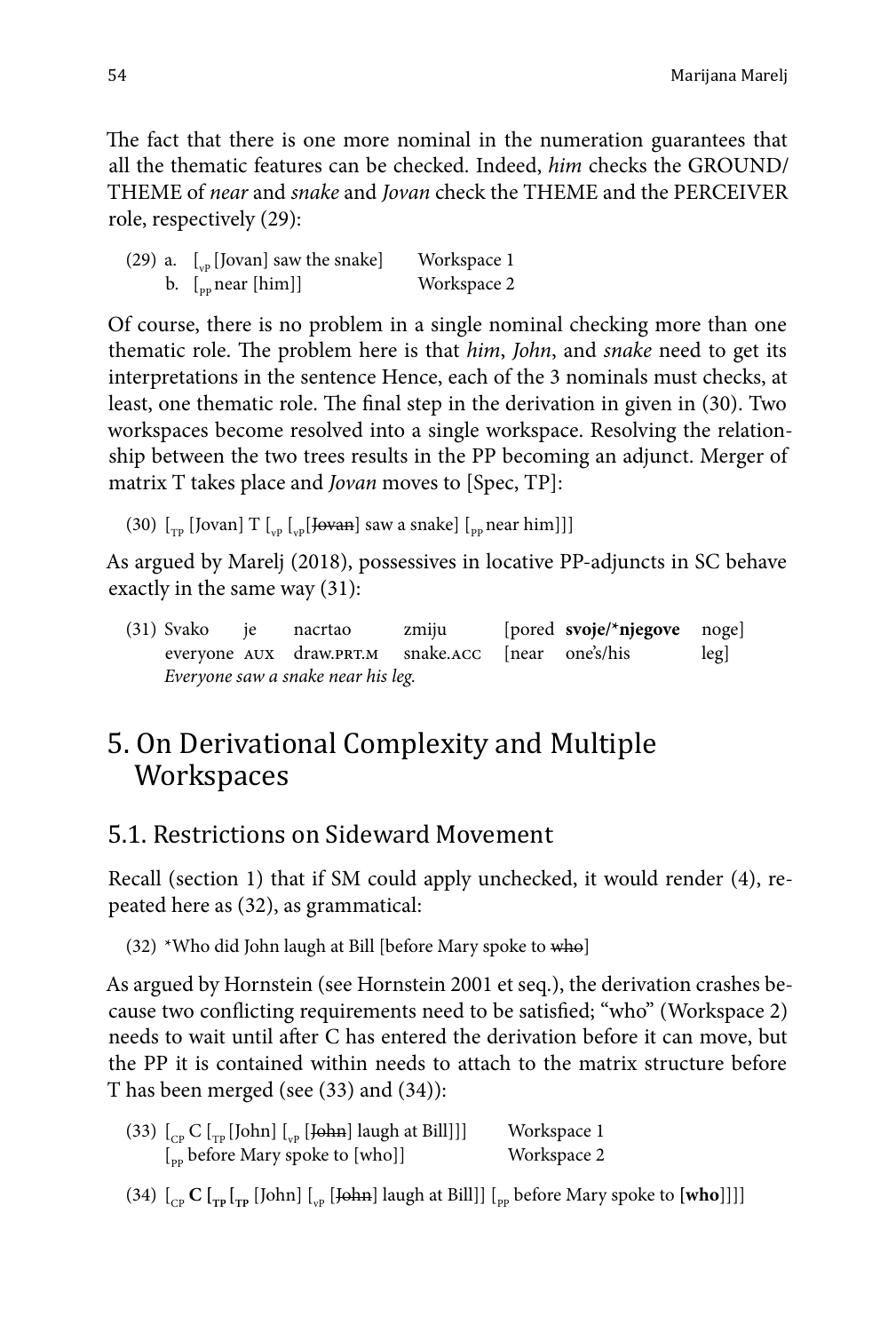The same reasoning can be applied to account for the ungrammaticality of examples like  $(3)$ , repeated below as  $(35)$ :<sup>14</sup>

(35) a. \***Who** did Peter see the snake  $\lbrack_{\text{PP-adjunct}}$  near **who**]? b. \***Pored čije** je Petar video zmiju [ <sub>PP-adjunct</sub> **pored čije** noge]? **next.to whose** aux Peter seen snake leg

If a *wh*-word is waiting for C to enter the derivation, then it will necessarily be trapped in the adjunct. As argued in Marelj (2018), the attachment site of these adjuncts is a *v*P and the target site of the *wh*-element is [Spec, CP]. Hence, the two requirements that need to be satisfied – the requirement of the adjunct and the requirement of the *wh*-word are contradictory. There is no derivation that can satisfy them both.

However, if (as nowadays standardly assumed) *wh*-movement proceeds via the edge of the *v*P phase, that creates an escape hatch for the *wh*-phase, rendering (32) and (34) as grammatical and creating a general problem of massive overgeneration for SM.

#### 5.2. Timing is Everything!

Before I explain how we can account for this, allow me to make a very short digression and present one more piece of data. Not only are the *wh*-LBE cases like (35b) above bad, but the pure LBE cases – where "pure" means that no other feature but [+LBE] is checked – seem to be even worse.

(36) \*Pored debele<sub>i</sub> je Marko video zmiju  $[t_i]$  žene]<br>next.to fat aux Marko see.pr.t.m snake [t woman] aux Marko see.prt.m

The ungrammaticality of (36) suggests that the problem exceeds the question of *wh*-movement and the actual target position of the *wh*-element as the non*wh* movement out of this PP is even worse.

Finally, note that the extraction (both *wh*- and the LBE) out of PP-arguments is perfectly fine.

- (37) a. Jovan se oslanja na svoje/njegove $_{i,*i}$  prijatelje. Jovan SE rely.3Sg.Pres on one's/his friends *John relies on his own friends*.
	- b. Na čije se Jovan oslanja [na čije prijatelje]? On whose SE Jovan rely.3Sg.Pres. friends *Whose friends does Jovan rely on?*

<sup>14</sup> R1 brings the following example to light: *Pored čije je Petar noge video zmiju?* And judges it as improved compared to (35). Technically, it could be a case of extraposition (leftward movement) of an entire phrase, rather than the extraction out of it, followed by the scattered deletion, but the predictions of such an analysis are left for further research. Interestingly, what I am not sure, myself, is what the status of such examples is. It certainly requires further work and I am grateful to R1 for bringing it to my attention.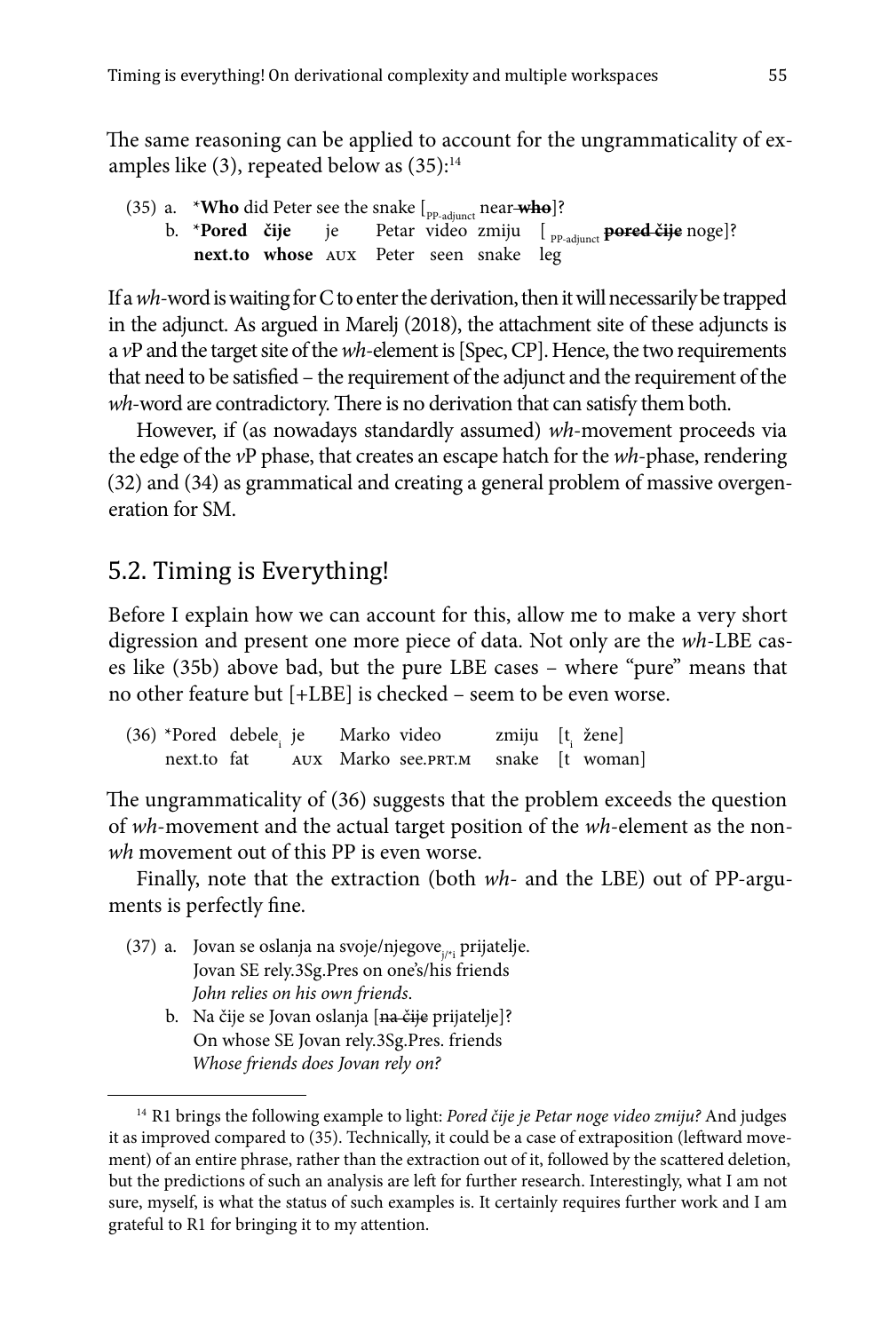- (38) a. Jovan se suočio sa svojim/njegovim $_{i,*i}$  neprijateljima. Jovan SE confront.3SgPrt with one's/his enemies *Jovan confronted his own enemies.*
	- b. Sa ljutim se Jovan suočio [sa ljutim neprijateljima]. With worst SE Jovan confront.3.Sg.Prt. enemies *John confronted his own worst enemies.*

This is the reason why I focus here on the status of the relevant PP, rather than on the status of the moving element. Allow me to explain. Recall that adjuncts are relational, rather than absolute notions – there is no inherent property that determines that an element is an adjunct. Rather, the property arises from the structure-building operation. Crucially, what that means is that the process of adjunction presupposes the existence of something to adjoin to – something to modify. And this simple, uncontroversial, fact is the crux of the discussion here since it begs the following question: When is the adjunction relation implemented? I argue that this **must** happen as soon as the adjunction site is created. In case of a *v*P, this happens at the point when the *v*P is created.

For ease of exposition, the hypothesis in (5) is repeated below (39):

(39) Multiple Workspaces Earliness Hypothesis The derivation must resolve to a single workspace at the earliest possible convenience, where "at the earliest possible convenience" means" "at the point when the adjunction site is created."

What is the rationale behind  $(39)$ ? I argue that  $-$  not only the direction of (from more complex to less complex) but also the timing of syntactic computations (resolve to a single workspace as soon as possible) are guided by a more general requirement to reduce the computational complexity.

Once more, an adjunct creates an island only once it is adjoined to something. We can think of the matrix and the embedded domain as (a partially) parallel subtrees. At the point in (40), we can freely extract out of the PP simply because its status as an adjunct is not established yet. In that respect, it behaves no different that if you are extracting out of a complement PP.



At the point where the vP is completed, the adjunction site exists and PP must be adjoined to it before any further operation takes place.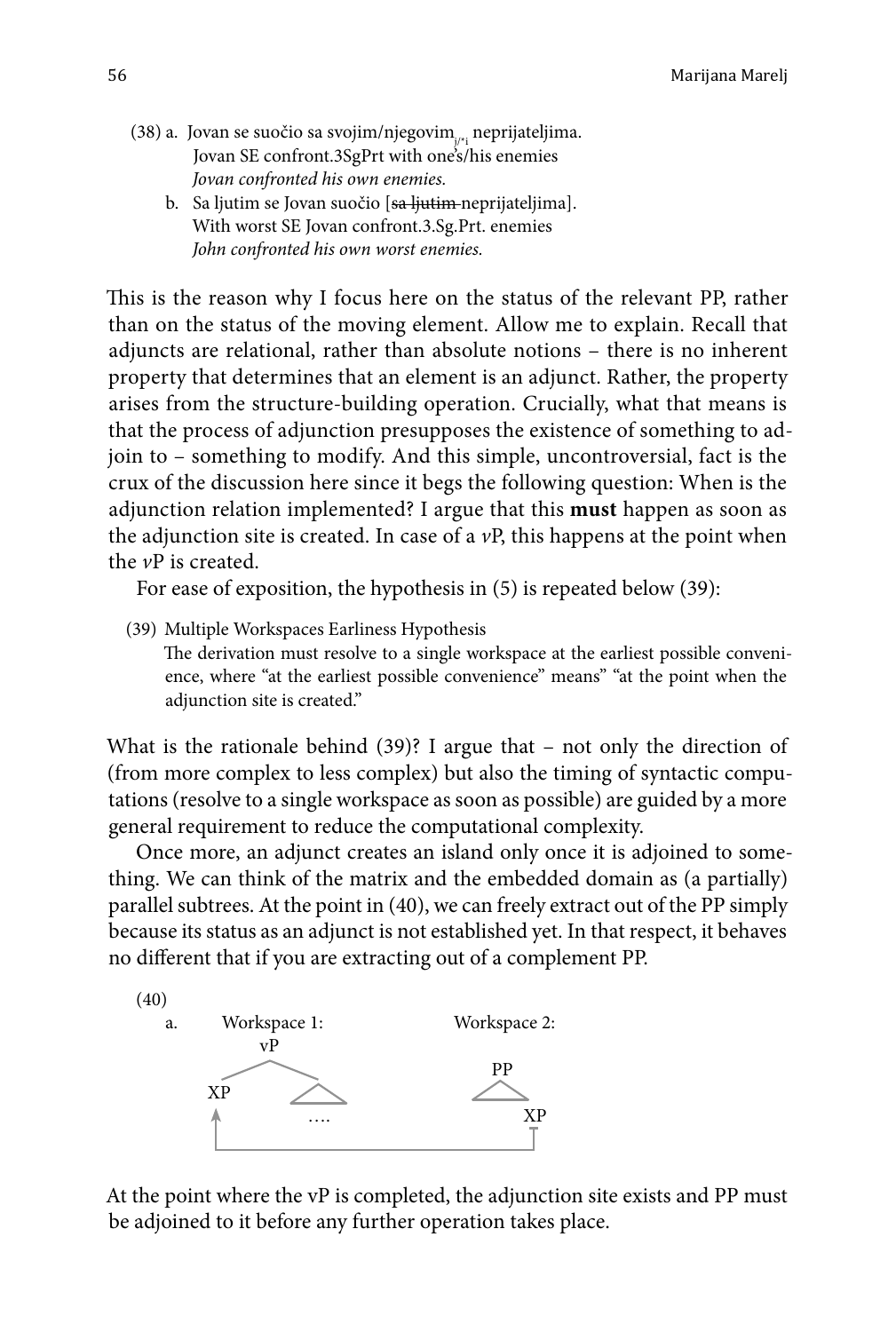b. Single workspace:



So, it is the timing of the extraction that makes a difference. The out-of the PP movement as in *John saw a snake near himself* happens prior to the PP becoming an adjunct because this movement is literally building the adjunction site (*v*P). But once the adjunction site is build, the multiple workspaces must immediately resolve to a single (matrix) workspace resulting in the PP becoming an adjunct of the *v*P. As a result, all subsequent movement out-of the PP will be barred, regardless of whether the moving element is a *wh*- or a "pure"-LBE element. Such timing considerations do not arise in the case of a PP-complements. Once build as a separate subtree (41a), this PP merges as a sister to a head ( $V^0$ ) – it is structurally an argument and following the merge of VP and *v* (41c), *John* moves out of the PP unimpeded.



As in the previous derivations, the movement leaves an overt reflex (SELF).

(42) a.  $\left[\begin{smallmatrix} 1 & 0 \\ v_P & \end{smallmatrix}\right]$  [ $\left[\begin{smallmatrix} 0 & 0 \\ v_P & \end{smallmatrix}\right]$  [ $\left[\begin{smallmatrix} 1 & 0 \\ 0 & \end{smallmatrix}\right]$  [ $\left[\begin{smallmatrix} 1 & 0 \\ 0 & \end{smallmatrix}\right]$ ] [ $\left[\begin{smallmatrix} 1 & 0 \\ 0 & \end{smallmatrix}\right]$ ] [ $\left[\begin{smallmatrix} 1 & 0 \\ 0 & \end{smallmatrix}\right]$ ] b.  $\left[\begin{smallmatrix} 1 \\ v^p \end{smallmatrix}\right]$  John  $\nu^0\left[\begin{smallmatrix} 1 \\ v^p \end{smallmatrix}\right]$  rely  $\left[\begin{smallmatrix} 1 \\ 0 \end{smallmatrix}\right]$  SELF]]

As noted in Marelj (2018), the fact that the LBE out of argumental PPs is much better underscores the validity of the main argument here further.

Since it is guided by a more general requirement to reduce the computational complexity, it is the resolution of the multiple workspaces that takes precedence over movement operations out of the PP.

## 6. Conclusion

Under a derivational approach (phase-based and movement-based approaches alike), syntactic computations proceed from more complex (embedded) to less complex domains. Technically, such syntactic computations proceed via the Sideward Movement, argued further to freely apply between workspaces. Not only can SM deal elegantly with complex syntactic environments, but it also allows one to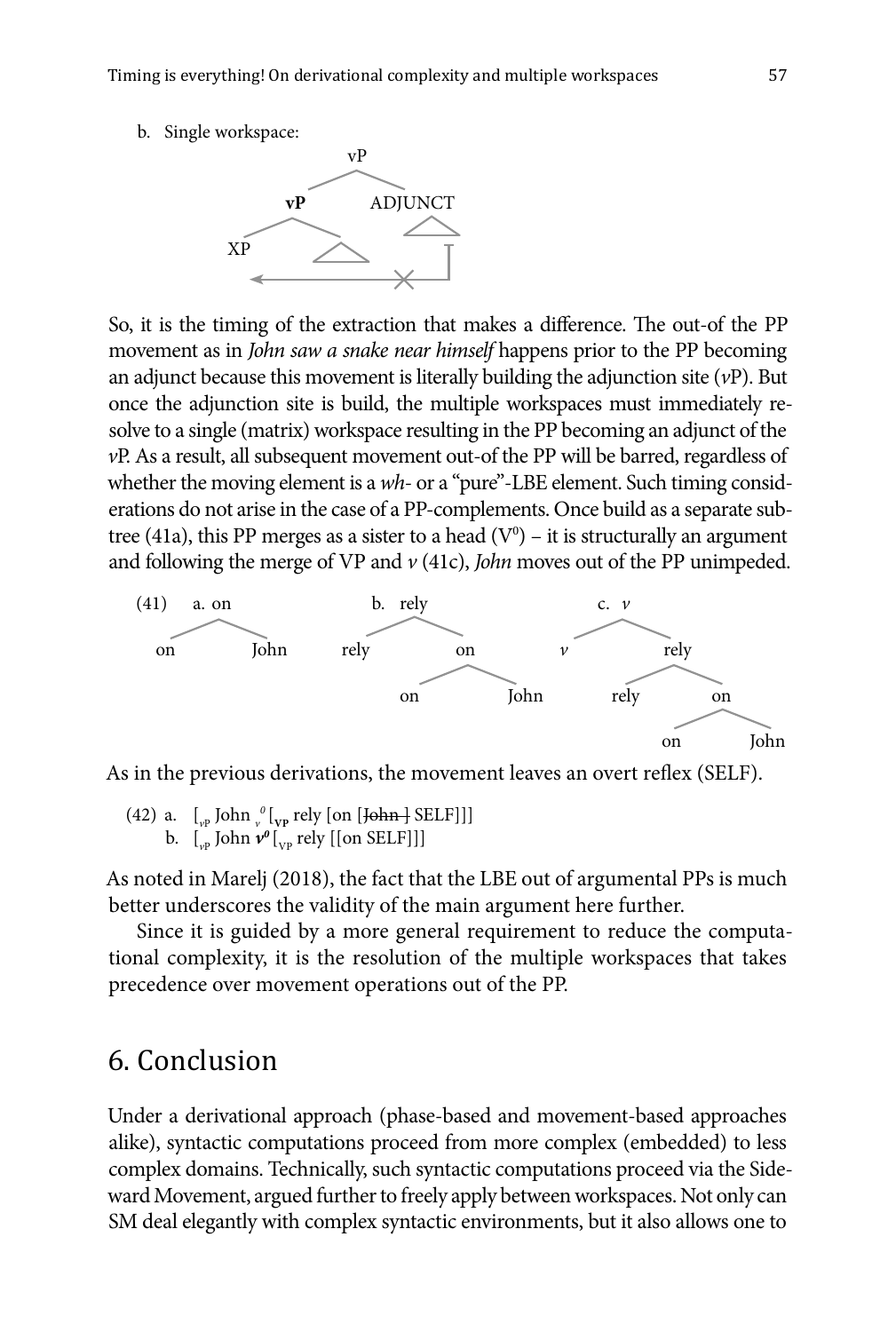treat adjuncts as relational, rather than as an absolute notion. This is conceptually and empirically desirable since a given expression is only an adjunct in relation to another expression Despite its elegance, SM in not unproblematic. Though the multiple workspaces get to be resolved into a single – matrix – workspace, the issue of timing– i.e. the point in the derivation when multiple workspaces must resolve to a single derivational space has not been addressed in the literature. SM cannot really apply freely since it would – empirically incorrectly – render something like *\*Who did John laugh at Bill [before Mary spoke to t]* grammatical. To address such issues, I propose the Multiple Workspaces Earliness Hypothesis according to which the derivation must resolve to a single workspace at the earliest possible convenience, where "at the earliest possible convenience" means" "at the point when the adjunction site is created." I argue that – not only the direction of (from more complex to less complex) but also the timing of syntactic computations (resolve to a single workspace as soon as possible) are guided by a more general requirement to reduce the computational complexity. On the empirical side, the technical apparatus and the analysis I propose here, allow me to capture the seemingly contradictory binding facts involving locative PPs.

### References

- Baker Marc Cleland (1988). *Incorporation: A theory of grammatical function changing.* PhD dissertation, MIT.
- Baker Marc Cleland (1997). Thematic roles and syntactic structure. In *Elements of grammar*, 73−137. Dordrecht: Springer.
- Bošković Željko (1994). D-structure, Theta Criterion, and Movement into Theta- -Positions. *Linguistic Analysis* 24, 247−287.
- Bošković Željko, Takahashi Daiko (1998). Scrambling and Last Resort. *Linguistic Inquiry* 29, 347−366.
- Bošković Željko (2008). What will you have, DP or NP? In *Proceedings of NELS* 37.
- Chomsky Noam (1981). *Lectures on Government and Binding*. Dordrecht: Foris.
- Chomsky Noam (1986). *Knowledge of Language: Its Nature, Origin and Use*. New York: Praeger.
- Chomsky, Noam (1995). *The Minimalist Program*. Cambridge, MA: MIT Press.
- Hale Kenneth, Samuel Jay Keyser (1999). Bound features, Merge, and transitivity alternations. *MIT Working Papers in Linguistics*, 35, 49−72.
- Hale Kenneth, Samuel Jay Keyser (2002). *Prolegomenon to a Theory of Argument Structure*. Cambridge, MA: MIT Press.
- Harley Heidi (1995). *Subjects, Events and Licensing*. PhD dissertation, MIT.
- Hornstein Norbert (1998). Movement and chains, *Syntax* 1, 99−127.
- Hornstein Norbert (2001). *Move! A Minimalist Theory of Construal*. Oxford: Blackwell.
- Hornstein Norbert (2006). Pronouns in a Minimalist Setting. In *University of Maryland Working Papers in Linguistics 14*. Nina Kazanina et al. (eds.), 47−80. College Park, MD: UMWPiL.